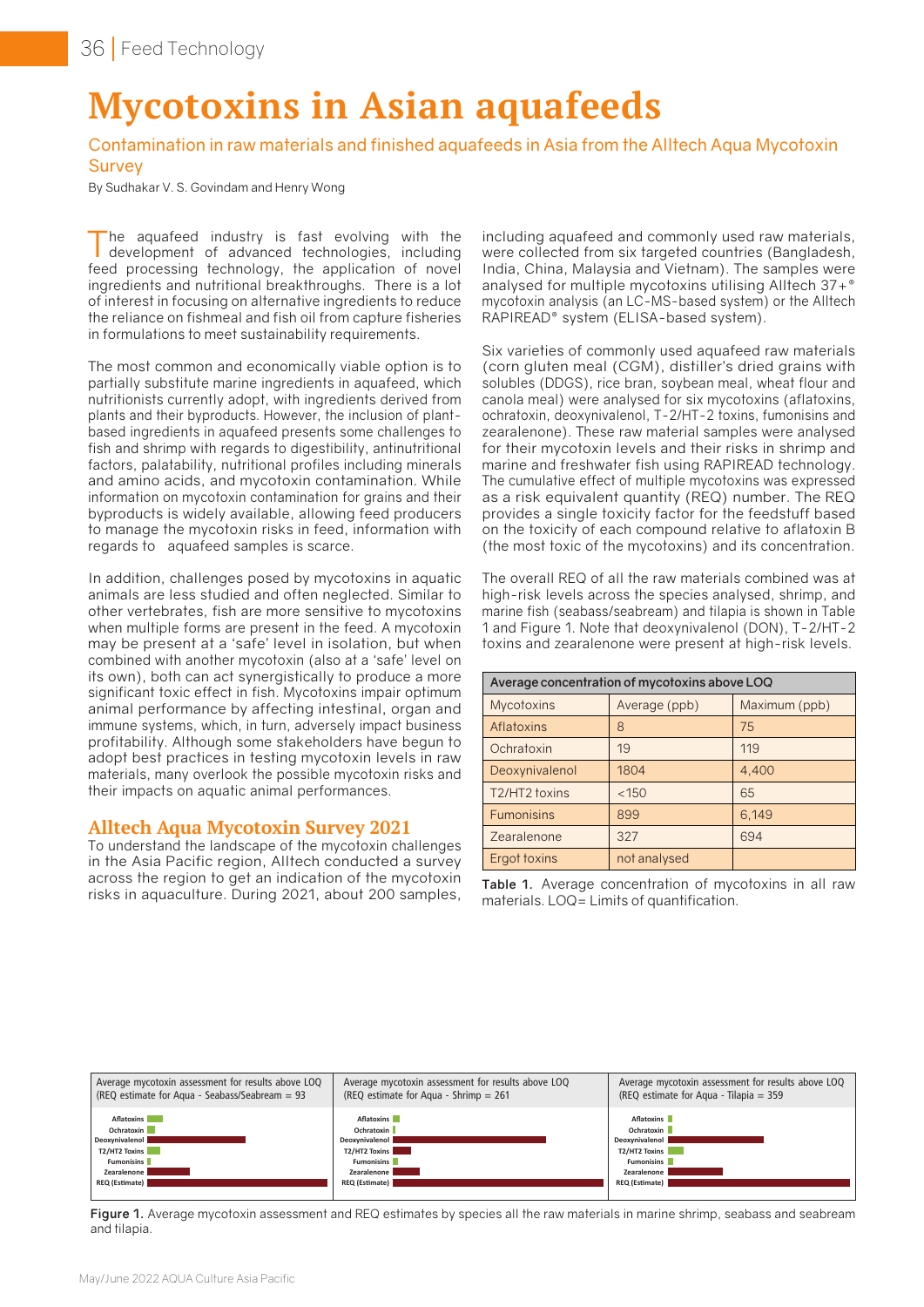## *Plant meals (soybean meal/canola meal/rapeseed meal)*

Globally, plant proteins are typically lower in mycotoxin contamination due to their growing seasons when the mycotoxin exposure levels are lower. Although this is of less a concern, the increased inclusion of these ingredients will enhance the overall risk in aquafeed. Research shows that the synergistic effect of multiple mycotoxins can be particularly harmful.

The most prevalent form of mycotoxin is DON, with some emerging mycotoxins from *Fusarium*. In the present survey, it was observed that the plant meal samples (i.e., soybean meal, canola meal and rapeseed meal) were contaminated with significant amounts of DON and zearalenone (Table 2). Looking into the multi-mycotoxin risk, the samples contain the mycotoxin levels from low risk to high-risk in all the tested species. About 14.3% of plant meal samples pose a high risk to shrimp, and 8.6% of samples pose a high risk to freshwater and marine fish (Figure 2). Although the general inclusion rate of plant meals in aquafeeds is about 40–50%, the risk will be diluted from high level to moderate levels and it will still cause significant performance issues. So regular screening of plant meals for mycotoxins and the implementation of other mitigation plans are necessary to reduce the risk of toxicity in the first place.

|                    | Average concentration of mycotoxins above LOQ |               |
|--------------------|-----------------------------------------------|---------------|
| <b>Mycotoxins</b>  | Average (ppb)                                 | Maximum (ppb) |
| Aflatoxins         | <3                                            | 5             |
| Ochratoxin         | 33                                            | 119           |
| Deoxynivalenol     | <300                                          | 1000          |
| T2/HT2 toxins      | < 50                                          | $<$ LOO       |
| <b>Fumonisins</b>  | < 250                                         | 780           |
| <b>Zearalenone</b> | 144                                           | 276           |
| Ergot toxins       | not analysed                                  |               |

**Table 2.** Average concentrations of mycotoxins in plant meals.



**Figure 2.** Percent of plant meal samples at lower, moderate or higher risk. higher risk.

### *Bran and wheat flour Bran and wheat flour* **are often used in an energy source and gelatinism source and gelatinism source and generalism source and generalism source and generalism source and generalism source and generalism source and ge**

Wheat flour and rice bran are often used in aquafeed as an well assence the presence in a presence in a presence the presence in a presence in a presence in a presence in a presence in a presence in a presence in a presenc energy source and gelatinising material to enhance pellet  $\bigcup_{\text{Ms}(S) \text{ has } \text{(sparse (s) from } S)}$ stability. RAPIREAD analysis of these samples revealed shamile seapass/seaper the presence of DON at significant risk levels and other the cumulative mycotoxin risk, REQ is lower to moderate high-risk for shrimp (Figure 3). Maximum mycotoxins at lower risk levels (Table 3). However, for for freshwater and marine fish, and 6.1% of samples are

|                   | Average concentration of mycotoxins above LOQ |               |  |
|-------------------|-----------------------------------------------|---------------|--|
| <b>Mycotoxins</b> | Average (ppb)                                 | Maximum (ppb) |  |
| Aflatoxins        | 6                                             | 9             |  |
| Ochratoxin        | $<$ 2                                         | 6             |  |
| Deoxynivalenol    | <300                                          | 410           |  |
| T2/HT2 toxins     | < 50                                          | $<$ LOQ       |  |
| <b>Fumonisins</b> | < 250                                         | 988           |  |
| Zearalenone       | < 50                                          | 63            |  |
| Ergot toxins      | not analysed                                  |               |  |

**Table 3.** Average concentrations of mycotoxins in bran and wheat flour. LOQ= Limits of quantification.



Figure 3. Percent of bran and wheat flour samples at lower, moderate or higher risk.

#### $G$  and  $G$  is a significant mycotoxin risk. Most of the time, the greatest concern is a significant mycotoxin  $\mathcal{A}$ *Corn by-products (DDGS/CGM)*

Globally, corn poses a significant mycotoxin risk. Most of the time, the greatest concern is aflatoxins, but *Fusariums*  $\mathbf{F}_{\mathbf{F}}$  and  $\mathbf{F}_{\mathbf{F}}$  are  $\mathbf{F}_{\mathbf{F}}$  and show use complete graphs in fish and show use complete graphs  $\mathbf{F}_{\mathbf{F}}$  and show use complete graphs for  $\mathbf{F}_{\mathbf{F}}$  and show use complete graphs  $\mathbf{F}_{\mathbf$ present an equal and even greater risk. The present survey revealed the presence of DON and zearalenone at highrisk levels (Table 4). The cumulative toxin effect was more across the tested species (Figure 4). Although aquafeed millers seldom use complete grains in fish and shrimp feeds, corn by-products are often included in significant quammos: when we min mose amorem by producte in<br>the manufacturing process, we decrease mass, but the mycotoxins are concentrated in a lower mass, causing risks to the animals. alarming: about 88–94% of samples are at high REQ levels quantities. When we mill these different by-products in

|                   | Average concentration of mycotoxins above LOQ |               |
|-------------------|-----------------------------------------------|---------------|
| <b>Mycotoxins</b> | Average (ppb)                                 | Maximum (ppb) |
| Aflatoxins        | 14                                            | 75            |
| Ochratoxin        | 5                                             | 8             |
| Deoxynivalenol    | 2,403                                         | 4.400         |
| T2/HT2 toxins     | < 50                                          | 65            |
| <b>Fumonisins</b> | 1.347                                         | 6,149         |
| Zearalenone       | 485                                           | 694           |
| Ergot toxins      | not analysed                                  |               |





Figure 4. Percent corn gluten meal/DDGS samples at lower, moderate or higher risk. *Finished feed*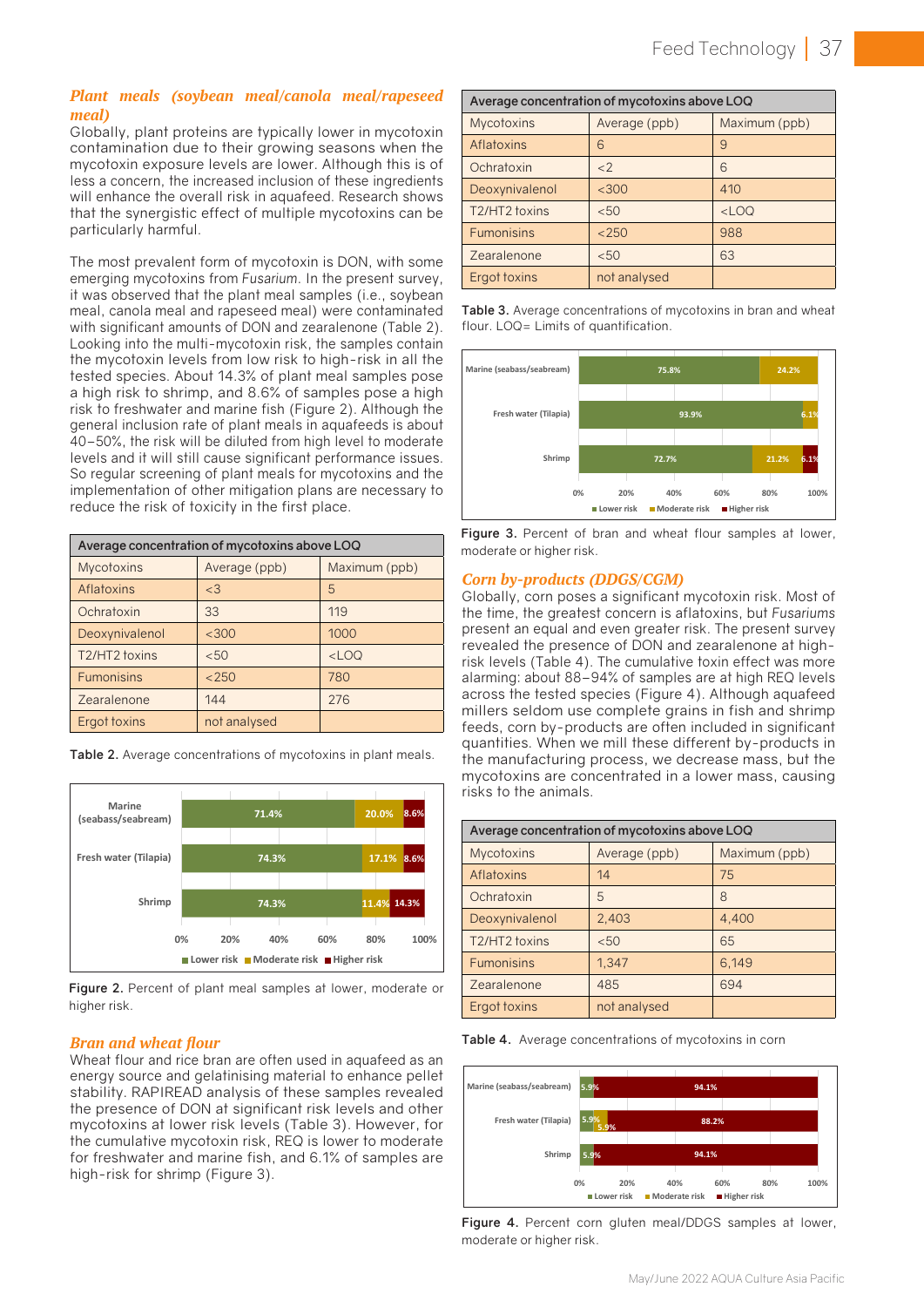

## *Finished feed*

using Alltech 37+ technology. On average, each sample contained 4.8 mycotoxins, and about 86.3% of feed samples

Asia Multiple selections In shrimp feeds, the risk was high due to a broad range or of toxins, but type B trichothecenes stood out. Marine from type B trichothecenes, zearalenone and fusaric acid. (Figure 1). This clearly indicates the mycotoxin thr<br>from type B trichothecenes, zearalenone and fusaric acid. (Figure 1). This clearly indicates the mycotoxin thr The lower risk was probably due to the lesser use of from the raw materials. fish feeds have a lower overall risk, which was primarily

n shrimp recordently recorded with the risk was high due to a broad range one mycotoxin. Overall, type B trichothecenes in finished rimarily raw materials were of concern across the species tested use of from the raw materials. Finished feed<br>
Finished feed About 73 aquafeed samples were analysed for 54 mycotoxins samples were recorded with high REQ from aflatoxins, which was primarily from the state of the state of the state of the state of the state of the state of the stat b triect of a rechnology. On average, each sample the bindichecence and digoritating (Table 5). Effine contained 4.8 mycotoxins, and about 86.3% of feed samples to known about the impact of ergot toxins in aquaculture, contained more than two mycotoxins (Figure 5). The while in other species, ergot impacts distal blood of toxins, but type B trichothecenes stood out. Marine feed (Figure 5) and DON (a type B trichothecene) in the samples were recorded with high REQ from aflatoxins, type B trichothecenes and ergot toxins (Table 5). Little while in other species, ergot impacts distal blood flows. About 96% of shrimp feed samples contained at least (Figure 1). This clearly indicates the mycotoxin threat was

| <b>Mycotoxin Group</b>       | Average Based on Inclusion, ppb                                                                              | Lower, ppb | Moderate, ppb | Higher, ppb |
|------------------------------|--------------------------------------------------------------------------------------------------------------|------------|---------------|-------------|
| Aflatoxin B1                 | 1.2                                                                                                          | 5          | 10            | 20          |
| Aflatoxins, Total            | 1.8                                                                                                          | 5          | 10            | 20          |
| Ochratoxins/Citrinin         | 2.3                                                                                                          | 50         | 100           | 200         |
| Type B Trichothecenes        | 534.4                                                                                                        | 50         | 100           | 200         |
| Type A Trichothecenes        | 0.0                                                                                                          | 15         | 30            | 60          |
| Fumonisins                   | 209.5                                                                                                        | 750        | 1500          | 3000        |
| Zearalenones                 | 54.4                                                                                                         | 50         | 100           | 200         |
| Fusaric Acid                 | 153.4                                                                                                        | 500        | 1000          | 2000        |
| <b>Emerging Mycotoxins</b>   | 5.5                                                                                                          | 500        | 1000          | 2000        |
| Other Penicillium Mycotoxins | 0.0                                                                                                          | 25         | 50            | 100         |
| Other Aspergillus Mycotoxins | 0.6                                                                                                          | 20         | 40            | 60          |
| Ergot Toxins                 | 0.0                                                                                                          | 50         | 100           | 200         |
| <b>REQ</b>                   | 63.3                                                                                                         | 5          | 10            | 20          |
|                              | Average Assessment for Performance Impairment for Aqua - Seabass/Seabream (100% Inclusion of Finished Feeds) |            |               |             |
| <b>Mycotoxin Group</b>       | Average Based on Inclusion, ppb                                                                              | Lower, ppb | Moderate, ppb | Higher, ppb |
| Aflatoxin B1                 | 0.0                                                                                                          | 5          | 10            | 20          |
| Aflatoxins, Total            | 0.0                                                                                                          | 5          | 10            | 20          |
| Ochratoxins/Citrinin         | 0.0                                                                                                          | 20         | 50            | 100         |
| Type B Trichothecenes        | 61.5                                                                                                         | 250        | 500           | 750         |
| Type A Trichothecenes        | 0.0                                                                                                          | 50         | 100           | 200         |
| Fumonisins                   | 19.3                                                                                                         | 2500       | 5000          | 10000       |
| Zearalenones                 | 9.4                                                                                                          | 75         | 150           | 300         |
| Fusaric Acid                 | 43.0                                                                                                         | 500        | 1000          | 2000        |
| <b>Emerging Mycotoxins</b>   | 0.0                                                                                                          | 500        | 1000          | 2000        |
| Other Penicillium Mycotoxins | 0.0                                                                                                          | 40         | 70            | 100         |
| Other Aspergillus Mycotoxins | 0.0                                                                                                          | 20         | 40            | 60          |
| <b>Ergot Toxins</b>          | 0.0                                                                                                          | 50         | 100           | 200         |
| <b>REQ</b>                   | 2.5                                                                                                          | 5          | 10            | 20          |
|                              | Average Assessment for Performance Impairment for Aqua - Carp (100% Inclusion of Finished Feeds)             |            |               |             |
| <b>Mycotoxin Group</b>       | Average Based on Inclusion, ppb                                                                              | Lower, ppb | Moderate, ppb | Higher, ppb |
| Aflatoxin B1                 | 8.5                                                                                                          | 25         | 50            | 100         |
| Aflatoxins, Total            | 8.5                                                                                                          | 25         | 50            | 100         |
| Ochratoxins/Citrinin         | 0.4                                                                                                          | 50         | 100           | 200         |
| Type B Trichothecenes        | 666.2                                                                                                        | 250        | 500           | 1000        |
| Type A Trichothecenes        | 0.0                                                                                                          | 50         | 100           | 200         |
| Fumonisins                   | 303.8                                                                                                        | 2500       | 5000          | 10000       |
| Zearalenones                 | 59.8                                                                                                         | 75         | 150           | 300         |
| Fusaric Acid                 | 109.0                                                                                                        | 500        | 1000          | 2000        |
| <b>Emerging Mycotoxins</b>   | 6.3                                                                                                          | 500        | 1000          | 2000        |
| Other Penicillium Mycotoxins | 2.4                                                                                                          | 40         | 70            | 100         |
| Other Aspergillus Mycotoxins | 0.7                                                                                                          | 40         | 60            | 80          |
| <b>Ergot Toxins</b>          | 51.2                                                                                                         | 50         | 100           | 200         |
| <b>REQ</b>                   | 130.8                                                                                                        | 25         | 50            | 100         |

**Table 5.** Mycotoxin contamination in shrimp feed, marine fish feed -seabass/seabream and freshwater fish feed -carp.